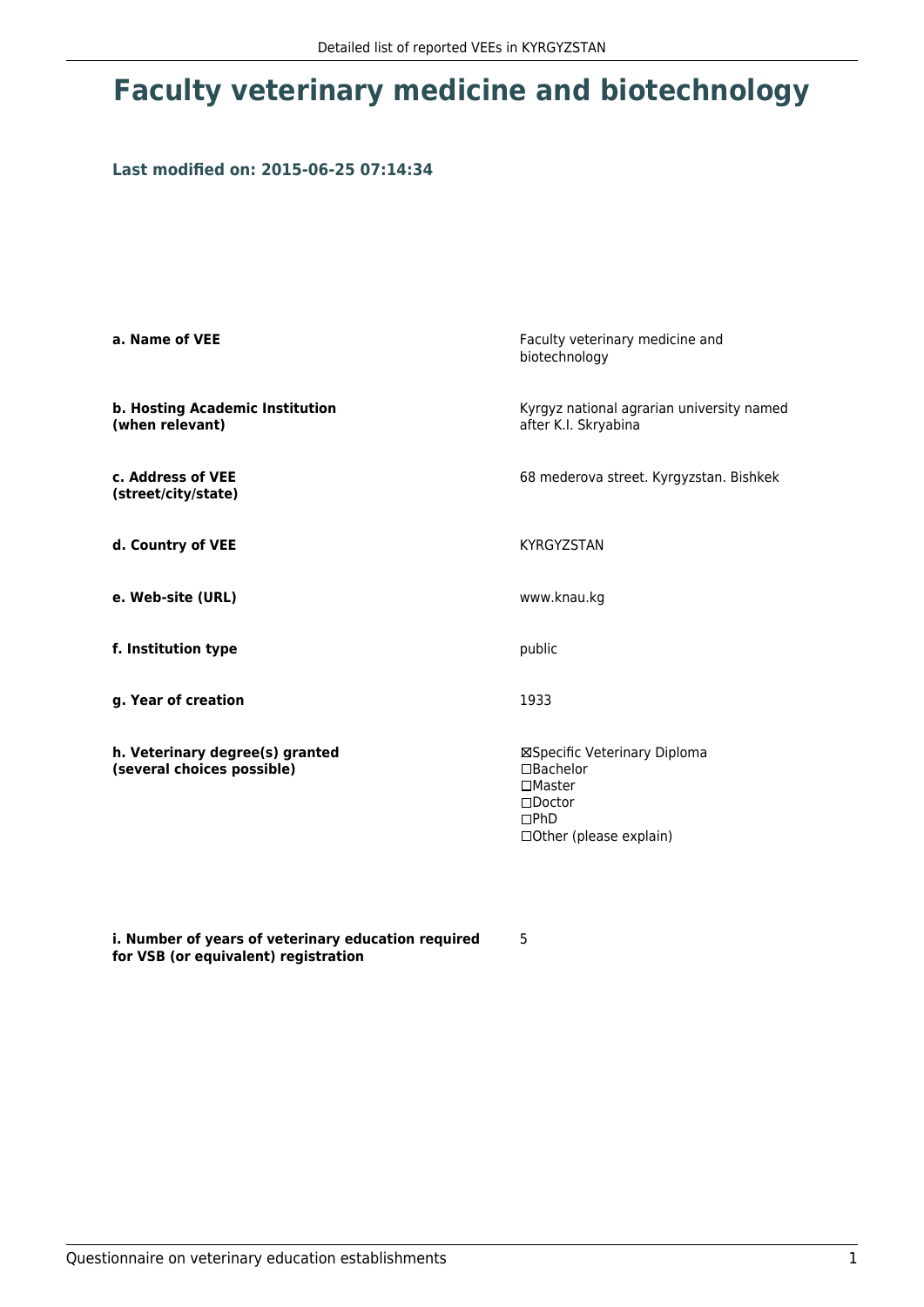## **j. Average number of veterinary students per class**

| within the establishment |  |
|--------------------------|--|
|--------------------------|--|

|                                                                                                   | 1st Year                                                                                                                                                              | 51-100                       |
|---------------------------------------------------------------------------------------------------|-----------------------------------------------------------------------------------------------------------------------------------------------------------------------|------------------------------|
|                                                                                                   | 2d Year                                                                                                                                                               | 51-100                       |
|                                                                                                   | 3d Year                                                                                                                                                               | 51-100                       |
|                                                                                                   | 4th Year                                                                                                                                                              | 51-100                       |
|                                                                                                   | 5th Year                                                                                                                                                              | 51-100                       |
|                                                                                                   | 6th Year                                                                                                                                                              |                              |
|                                                                                                   | 7th Year                                                                                                                                                              |                              |
| k. Average number of veterinary graduates per year<br>from the establishment                      | 51-100                                                                                                                                                                |                              |
| I. Minimum education required for admission to the<br>establishment<br>(several choices possible) | ⊠High School University Entrance<br>Qualification<br>□Pre-Veterinary Science Diploma<br>□Pre-Veterinary Science Degree<br>□Other specific VEE entrance qualifications |                              |
| m. Is there a selection procedure at<br>(several choices possible)                                | <b>⊠National level</b><br>□State level<br>□Establishment level                                                                                                        |                              |
| n. National accreditation/certification/approval                                                  | Yes                                                                                                                                                                   |                              |
|                                                                                                   | <b>Accrediting agency:</b>                                                                                                                                            |                              |
|                                                                                                   | <b>Name of the Agency</b>                                                                                                                                             | Ministry of<br>education KG  |
|                                                                                                   | <b>Address of the</b><br><b>Agency</b>                                                                                                                                | 257<br>Tynystanova<br>street |
|                                                                                                   | Country of the<br><b>Agency</b>                                                                                                                                       | Kyrgyzstan                   |
|                                                                                                   | Date granted (yyyy-<br>mm-dd)                                                                                                                                         | 2014-09-01                   |
|                                                                                                   | <b>Period of validity</b><br>(years)                                                                                                                                  | 5                            |
| o. Regional accreditation/certification/approval                                                  | No                                                                                                                                                                    |                              |